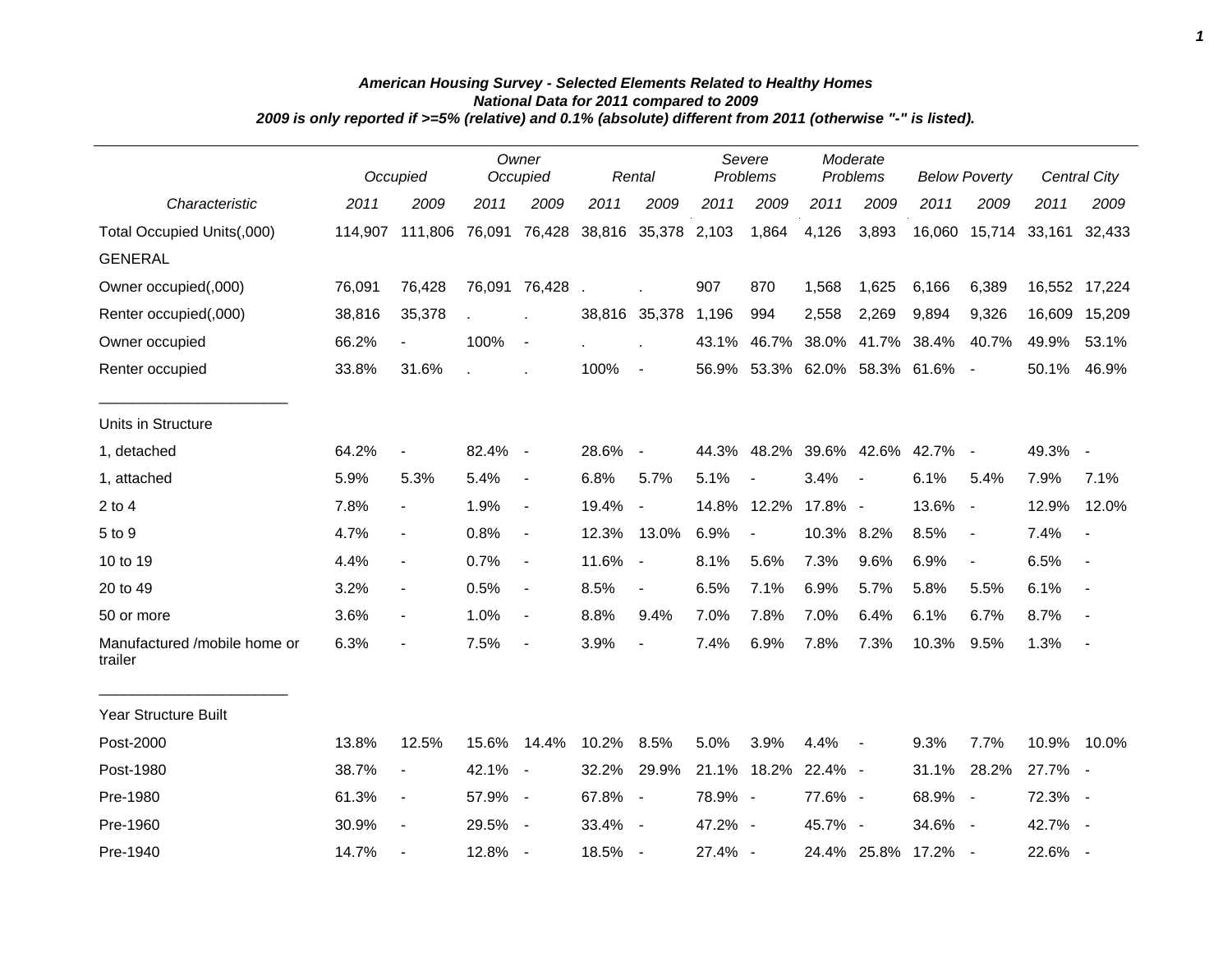|                                                        |        | Occupied                     |           | Owner<br>Occupied        |         | Rental                   |            | Severe<br>Problems       |                  | Moderate<br>Problems |                     | <b>Below Poverty</b> |         | Central City  |  |
|--------------------------------------------------------|--------|------------------------------|-----------|--------------------------|---------|--------------------------|------------|--------------------------|------------------|----------------------|---------------------|----------------------|---------|---------------|--|
| Characteristic                                         | 2011   | 2009                         | 2011      | 2009                     | 2011    | 2009                     | 2011       | 2009                     | 2011             | 2009                 | 2011                | 2009                 | 2011    | 2009          |  |
| Foundation (for 1-unit not<br>manufactured)            |        |                              |           |                          |         |                          |            |                          |                  |                      |                     |                      |         |               |  |
| 1-Unit not manufactured(,000)                          | 80,505 | 79,052                       |           | 66,752 67,276            |         | 13,753 11,776            | 1,040      | 993                      | 1,772            | 1,743                | 7,844               | 7,768                |         | 18,949 18,978 |  |
| With a basement under all of<br>house                  | 32.7%  |                              | 34.4% -   |                          | 24.0%   | $\sim$ $-$               | 32.2%      | 36.3%                    | 22.1% -          |                      | 27.3%               | $\sim$               | 31.9% - |               |  |
| With a basement under part of<br>house                 | 10.6%  |                              | 11.3% -   |                          | 7.2%    | $\overline{\phantom{a}}$ | 7.9%       | 7.1%                     | 8.7%             | 7.4%                 | 7.3%                | 8.3%                 | 8.1%    | $\sim$        |  |
| With a crawl space                                     | 22.1%  |                              | 21.4% -   |                          | 25.3%   | 27.5%                    | 24.1%      | 30.8%                    | 40.2%            | 42.7%                | 25.9%               |                      | 20.2% - |               |  |
| On a concrete slab                                     | 33.1%  | $\qquad \qquad \blacksquare$ | $31.5% -$ |                          | 41.1%   | 38.1%                    | 29.7%      | 23.6%                    | 23.7%            | 22.5%                | 36.4%               |                      | 38.2%   | $\sim$        |  |
| In some other way                                      | 1.6%   |                              | 1.4%      | $\overline{\phantom{a}}$ | 2.4%    |                          | 6.1%       | 2.2%                     | 5.3%             |                      | 3.2%                |                      | 1.6%    |               |  |
| <b>EXTERIOR</b>                                        |        |                              |           |                          |         |                          |            |                          |                  |                      |                     |                      |         |               |  |
| <b>External Building Conditions (non</b><br>multiunit) |        |                              |           |                          |         |                          |            |                          |                  |                      |                     |                      |         |               |  |
| Sagging roof                                           | 2.0%   |                              | 1.8%      |                          | 2.9%    |                          | 9.0%       |                          | 11.4% -          |                      | 3.8%                | 5.2%                 | 2.4%    |               |  |
| Missing roofing material                               | 3.6%   | 5.6%                         | 3.4%      | 5.2%                     | 4.1%    | 7.5%                     | 9.9%       | 14.0%                    | 14.3% -          |                      | 5.8%                | 8.5%                 | 3.8%    | 6.2%          |  |
| Hole in roof                                           | 1.5%   |                              | 1.3%      |                          | 2.4%    | $\overline{\phantom{a}}$ | 7.6%       | 8.2%                     | 11.9% -          |                      | 3.4%                |                      | 1.9%    |               |  |
| Missing bricks, siding, other<br>outside wall material | 2.5%   | $\overline{\phantom{a}}$     | 2.2%      | $\blacksquare$           | 3.9%    | 5.2%                     | 10.7%      | 6.8%                     | 14.2% -          |                      | 5.0%                | 6.1%                 | 3.2%    |               |  |
| Sloping outside walls                                  | 1.2%   |                              | 1.0%      |                          | 2.2%    |                          | 5.9%       | 7.3%                     | 8.4%             | 7.0%                 | 2.3%                |                      | 1.5%    |               |  |
| Boarded up windows                                     | 1.0%   | $\overline{\phantom{a}}$     | 0.9%      | $\overline{\phantom{a}}$ | 1.6%    | $\overline{\phantom{a}}$ | 4.5%       | $\overline{\phantom{a}}$ | 6.1%             | 4.6%                 | 2.6%                |                      | 1.5%    |               |  |
| Broken windows                                         | 4.2%   |                              | 3.7%      | $\overline{\phantom{a}}$ | 6.6%    |                          | 14.1%      | 9.4%                     | 18.1%            | 12.6%                | 8.6%                | 7.1%                 | 4.8%    |               |  |
| Bars on windows                                        | 2.9%   |                              | 2.7%      |                          | 3.8%    | 5.5%                     | 4.2%       | 7.2%                     | 7.5%             | 8.1%                 | 4.8%                | 6.8%                 | 8.9%    | 10.2%         |  |
| Foundation crumbling or has open 5.4%<br>crack or hole |        | 2.7%                         | 5.1%      | 2.4%                     | $6.8\%$ | 4.2%                     | 15.0% 6.7% |                          | 18.5% 12.0% 8.4% |                      |                     | 4.2%                 | 6.4%    | 3.6%          |  |
| None of the above                                      | 82.0%  | $\blacksquare$               | 83.2% -   |                          | 76.8% - |                          | 64.2% -    |                          |                  |                      | 50.3% 53.8% 72.3% - |                      | 75.3% - |               |  |
| None of the above(excluding bars) 84.2%                |        | $\sim$ $-$                   | 85.2% -   |                          | 79.5% - |                          | 66.3% -    |                          |                  |                      | 53.3% 58.5% 75.6% - |                      | 81.9% - |               |  |
| Water Leakage During Last 12<br>Months                 |        |                              |           |                          |         |                          |            |                          |                  |                      |                     |                      |         |               |  |

*2*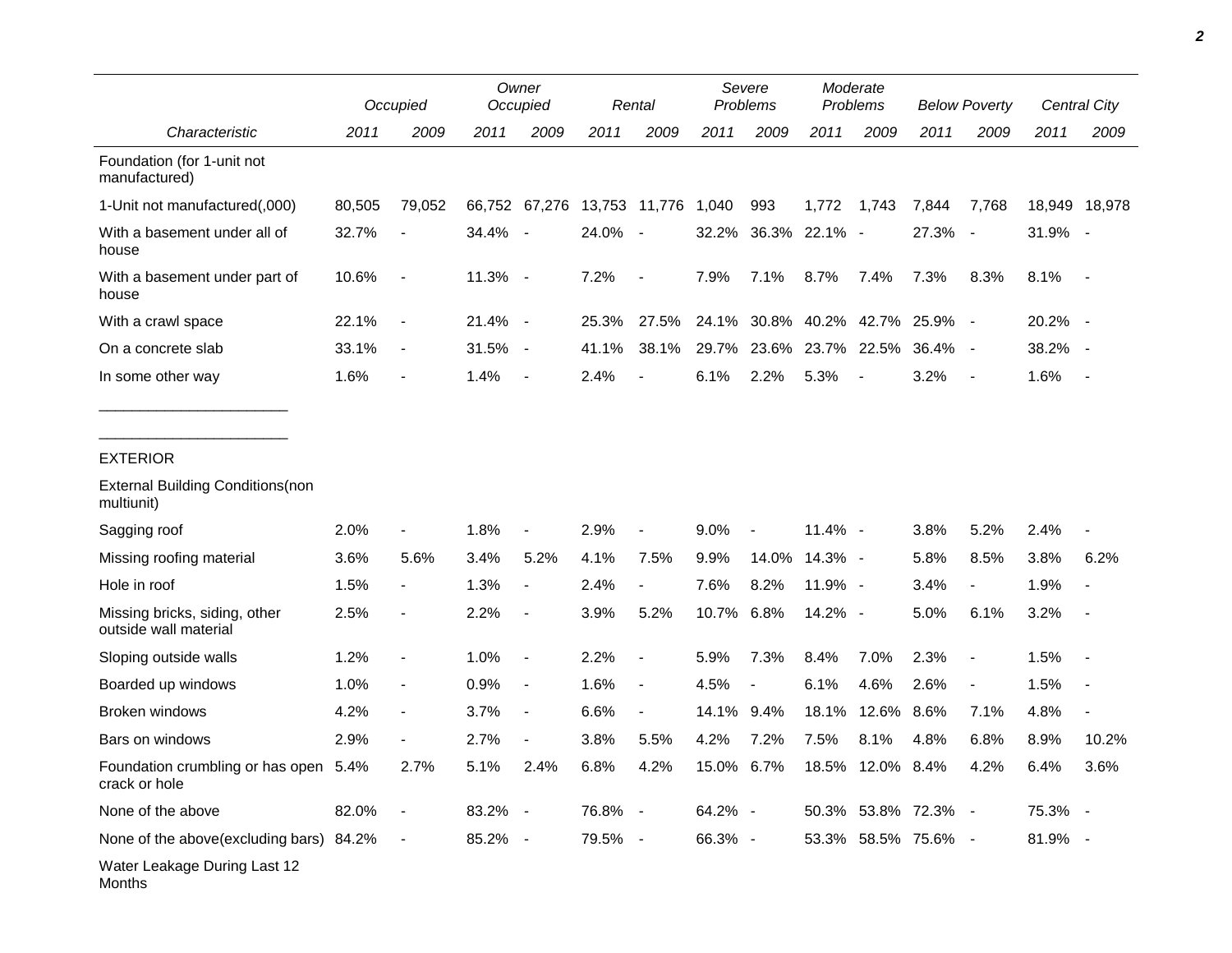|                                         |       | Occupied                 |       | Owner<br>Occupied        |       | Rental                   |         | Severe<br>Problems |                               | Moderate<br>Problems     |       | <b>Below Poverty</b>     |         | <b>Central City</b> |  |
|-----------------------------------------|-------|--------------------------|-------|--------------------------|-------|--------------------------|---------|--------------------|-------------------------------|--------------------------|-------|--------------------------|---------|---------------------|--|
| Characteristic                          | 2011  | 2009                     | 2011  | 2009                     | 2011  | 2009                     | 2011    | 2009               | 2011                          | 2009                     | 2011  | 2009                     | 2011    | 2009                |  |
| With leakage from outside<br>structure  | 11.0% | 9.9%                     | 11.5% | 10.4%                    | 9.8%  | 8.9%                     | 17.4% - |                    | 29.4% -                       |                          | 11.6% | 10.5%                    | 11.6%   | 10.3%               |  |
| Roof                                    | 5.7%  | 5.4%                     | 6.1%  | 5.7%                     | 4.9%  | $\overline{\phantom{a}}$ | 10.0%   | 11.4%              | 16.8%                         | 21.3%                    | 6.5%  | 6.0%                     | 5.9%    | 5.3%                |  |
| <b>Basement leak</b>                    | 2.8%  |                          | 3.4%  |                          | 1.4%  | $\overline{\phantom{a}}$ | 2.5%    | $\overline{a}$     | 5.1%                          | 5.5%                     | 1.9%  | $\overline{\phantom{a}}$ | 2.6%    |                     |  |
| Walls, closed windows, or doors<br>leak | 2.2%  | $\overline{\phantom{a}}$ | 1.8%  | $\overline{\phantom{a}}$ | 3.0%  | $\overline{\phantom{a}}$ | 4.7%    | 5.7%               | 8.9%                          | 7.2%                     | 2.8%  | $\overline{\phantom{a}}$ | 2.9%    |                     |  |
| Other or Unknown exterior Leak          | 1.2%  | $\blacksquare$           | 1.1%  | $\overline{\phantom{a}}$ | 1.3%  | $\blacksquare$           | 2.9%    | $\blacksquare$     | 3.3%                          | $\overline{\phantom{a}}$ | 1.3%  | $\blacksquare$           | 1.4%    | $\blacksquare$      |  |
| <b>INTERIOR</b>                         |       |                          |       |                          |       |                          |         |                    |                               |                          |       |                          |         |                     |  |
| Damage                                  |       |                          |       |                          |       |                          |         |                    |                               |                          |       |                          |         |                     |  |
| Holes in floors                         | 1.0%  | $\blacksquare$           | 0.7%  | $\overline{\phantom{a}}$ | 1.6%  | $\overline{\phantom{a}}$ | 7.2%    | $\blacksquare$     | 9.9%                          | $\sim$                   | 2.1%  | $\overline{\phantom{a}}$ | 1.3%    |                     |  |
| Open cracks or holes                    | 5.2%  | $\blacksquare$           | 4.2%  | $\overline{\phantom{a}}$ | 7.1%  | $\blacksquare$           | 18.1%   | 16.1%              | 29.9% -                       |                          | 8.6%  | $\overline{\phantom{a}}$ | 6.7%    | 6.3%                |  |
| Broken plaster or peeling paint         | 2.1%  | $\overline{\phantom{0}}$ | 1.5%  | $\overline{\phantom{a}}$ | 3.1%  | $\overline{\phantom{a}}$ | 8.3%    |                    | 10.0% 18.6% -                 |                          | 3.4%  | $\overline{\phantom{a}}$ | 3.2%    | $\overline{a}$      |  |
| Water Leakage During Last 12<br>Months  |       |                          |       |                          |       |                          |         |                    |                               |                          |       |                          |         |                     |  |
| With leakage from inside structure      | 8.5%  | $\frac{1}{2}$            | 7.2%  | $\overline{\phantom{a}}$ | 11.2% | $\sim$ $-$               | 16.2% - |                    | 25.1% -                       |                          | 11.0% | 9.6%                     | 10.0% - |                     |  |
| Fixtures backed up or overflowed        | 1.9%  | $\overline{\phantom{a}}$ | 1.7%  | $\overline{\phantom{a}}$ | 2.3%  | $\overline{\phantom{a}}$ | 4.9%    | $\blacksquare$     | 6.6%                          | 8.9%                     | 2.2%  | $\overline{\phantom{a}}$ | 2.2%    |                     |  |
| Pipes leaked                            | 3.6%  | $\overline{\phantom{a}}$ | 2.9%  | $\overline{\phantom{a}}$ | 4.9%  | $\blacksquare$           | 8.4%    | 9.4%               | 12.5%                         | 14.6%                    | 5.1%  | 4.3%                     | 4.5%    |                     |  |
| Broken water heater                     | 0.8%  | $\overline{\phantom{a}}$ | 0.9%  | $\overline{\phantom{a}}$ | 0.8%  | $\overline{\phantom{a}}$ | 1.4%    | $\blacksquare$     | 2.0%                          | $\overline{\phantom{a}}$ | 1.0%  | $\blacksquare$           | 0.7%    |                     |  |
| Other or Unknown                        | 2.4%  | $\overline{\phantom{0}}$ | 1.8%  | $\overline{\phantom{a}}$ | 3.6%  | $\overline{\phantom{a}}$ | 3.2%    | 5.1%               | 6.0%                          | 6.4%                     | 3.0%  | $\blacksquare$           | 2.9%    | $\blacksquare$      |  |
| Rodents                                 |       |                          |       |                          |       |                          |         |                    |                               |                          |       |                          |         |                     |  |
| Signs of rats in last 3 mon.            | 1.0%  |                          | 0.9%  |                          | 1.3%  |                          | 3.3%    |                    | 3.6%                          |                          | 1.8%  |                          | 1.4%    |                     |  |
| Signs of mice in last 3 mon.            | 11.1% | 5.5%                     | 11.7% | 5.2%                     | 10.0% | 6.1%                     |         |                    | 17.7% 13.1% 20.0% 12.1% 12.5% |                          |       | 7.3%                     | 9.9%    | 5.2%                |  |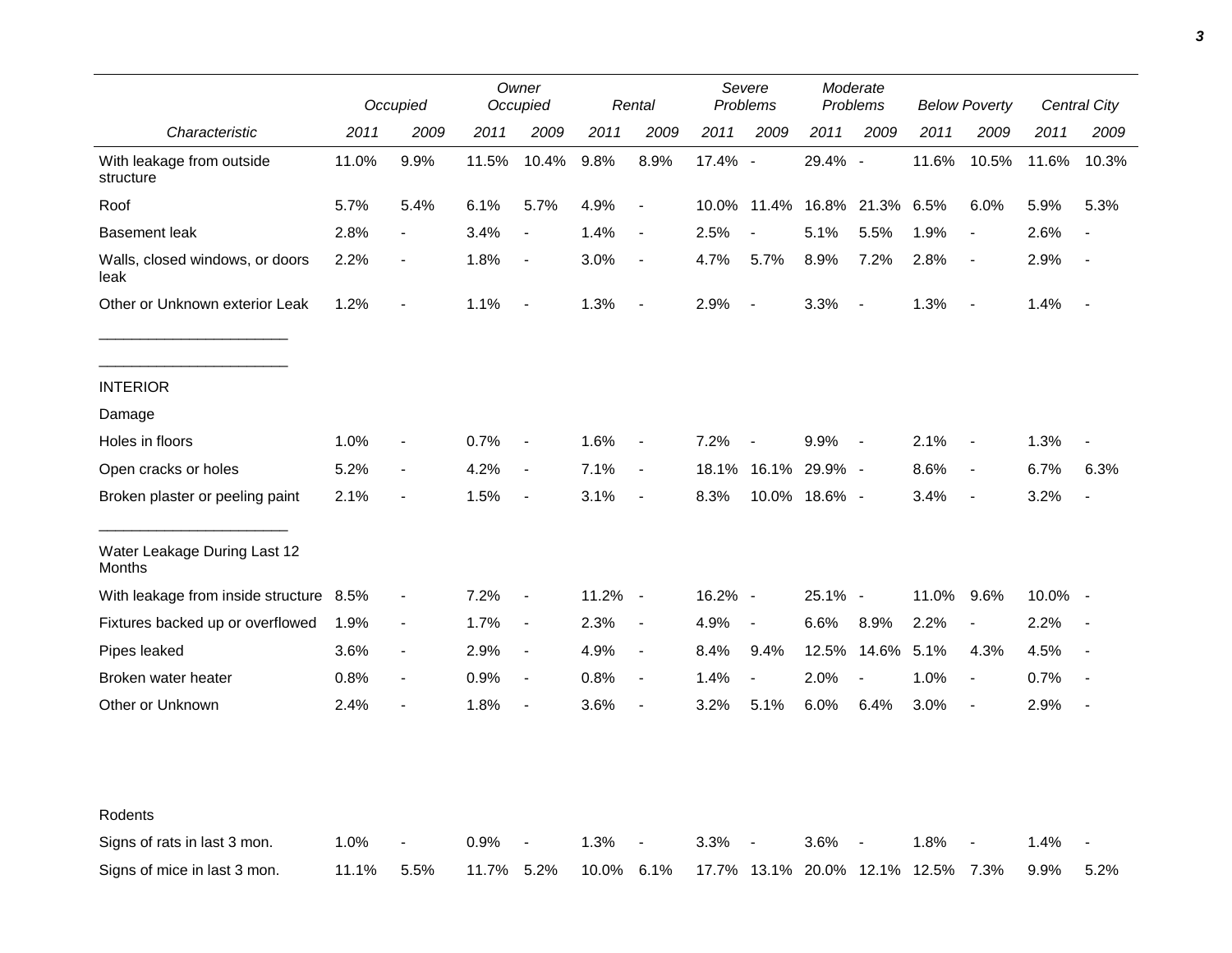|                                                           |       | Occupied                 |         | Owner<br>Occupied        |         | Rental                   |         | Severe<br>Problems  | Moderate<br>Problems |                          | <b>Below Poverty</b>            |                          | <b>Central City</b> |                |
|-----------------------------------------------------------|-------|--------------------------|---------|--------------------------|---------|--------------------------|---------|---------------------|----------------------|--------------------------|---------------------------------|--------------------------|---------------------|----------------|
| Characteristic                                            | 2011  | 2009                     | 2011    | 2009                     | 2011    | 2009                     | 2011    | 2009                | 2011                 | 2009                     | 2011                            | 2009                     | 2011                | 2009           |
| Signs of rodents, not sure which<br>kind in last 3 mon.   | 0.6%  | $\overline{a}$           | 0.5%    | $\blacksquare$           | 0.8%    | $\blacksquare$           | 1.5%    | $\sim$              | 1.6%                 | $\overline{\phantom{a}}$ | 1.0%                            | $\overline{a}$           | 0.7%                | $\blacksquare$ |
| Electrical                                                |       |                          |         |                          |         |                          |         |                     |                      |                          |                                 |                          |                     |                |
| No electrical wiring                                      | 0.1%  | $\overline{\phantom{a}}$ | 0.1%    | $\overline{\phantom{a}}$ | 0.2%    | $\overline{\phantom{a}}$ | 3.2%    | $\blacksquare$      | 0.1%                 | $\blacksquare$           | 0.3%                            | $\overline{\phantom{a}}$ | 0.1%                | $\blacksquare$ |
| Exposed wiring                                            | 1.6%  | $\overline{\phantom{a}}$ | 1.3%    | $\blacksquare$           | 2.1%    | $\overline{\phantom{a}}$ | 6.2%    | 2.7%                | 3.9%                 | $\overline{\phantom{a}}$ | 2.5%                            | $\overline{\phantom{a}}$ | 1.6%                |                |
| Rooms without electric outlets                            | 0.8%  | $\blacksquare$           | 0.6%    | $\blacksquare$           | 1.2%    | $\overline{\phantom{a}}$ | 6.5%    | 7.1%                | 2.2%                 | $\overline{\phantom{a}}$ | 1.4%                            | $\overline{\phantom{a}}$ | 1.0%                |                |
| Fuses/breakers blown in last 3<br>mon.                    | 9.4%  | 8.8%                     | 9.4%    | 8.9%                     | 9.4%    | 8.8%                     | 14.7% - |                     | 15.1% -              |                          | 9.1%                            | 8.0%                     | 9.6%                |                |
| Sanitation                                                |       |                          |         |                          |         |                          |         |                     |                      |                          |                                 |                          |                     |                |
| Lacking complete kitchen facilities                       | 1.7%  | $\overline{a}$           | 0.6%    | $\overline{\phantom{a}}$ | 4.0%    | $\overline{\phantom{a}}$ | 8.4%    | 6.6%                |                      | 44.4% 41.8%              | 3.3%                            | $\overline{\phantom{a}}$ | 2.8%                |                |
| Lacking some or all plumbing<br>facilities                | 1.3%  | $\blacksquare$           | 0.8%    | $\overline{\phantom{a}}$ | 2.1%    | $\overline{\phantom{a}}$ | 68.2% - |                     | $< 0.1\%$ -          |                          | 2.1%                            | $\overline{\phantom{a}}$ | 1.8%                | $\blacksquare$ |
| Water not safe to drink                                   | 8.3%  | 7.6%                     | 6.2%    | $\blacksquare$           | 12.3%   | 11.1%                    | 14.7%   | 12.4%               | 14.9% -              |                          | 13.1%                           | 11.4%                    | 10.1%               | $9.0\%$        |
| Water stoppage in last 3 mon.                             | 4.0%  | $\blacksquare$           | 3.5%    | $\overline{\phantom{a}}$ | 5.1%    | 4.6%                     | 8.3%    | 6.2%                | 9.4%                 | 8.8%                     | 4.8%                            | $\overline{\phantom{a}}$ | 4.0%                |                |
| No flush toilets working some time 1.9%<br>in last 3 mon. |       | $\overline{\phantom{a}}$ | 1.1%    | $\overline{\phantom{a}}$ | 3.4%    | $\overline{\phantom{a}}$ | 5.7%    | 4.6%                | 9.8%                 | $\overline{\phantom{a}}$ | 3.4%                            | $\sim$                   | 2.5%                | $\blacksquare$ |
| With sewage disposal breakdowns 1.4%<br>in last 3 mon.    |       | $\blacksquare$           | 1.2%    | $\overline{\phantom{a}}$ | 1.7%    | $\sim$                   | 3.7%    | $\blacksquare$      | 5.0%                 | $\overline{\phantom{a}}$ | 2.0%                            | $\overline{\phantom{a}}$ | 1.6%                | $\blacksquare$ |
| Septic tank, cesspool, chemical<br>toilet                 | 19.6% | $\overline{\phantom{a}}$ | 25.7% - |                          | 7.5%    | $\blacksquare$           |         | 15.6% 14.8% 16.1% - |                      |                          | 14.7% -                         |                          | 1.3%                | $\blacksquare$ |
| With septic tank or cesspool<br>breakdowns in last 3 mon. | 0.3%  |                          | 0.3%    | $\overline{\phantom{a}}$ | 0.2%    | $\overline{\phantom{a}}$ | 0.8%    | $\blacksquare$      | 0.8%                 | $\overline{\phantom{a}}$ | 0.4%                            | $\blacksquare$           | $< 0.1\%$ -         |                |
| <b>HEATING/FUEL</b>                                       |       |                          |         |                          |         |                          |         |                     |                      |                          |                                 |                          |                     |                |
| Main Heating Equipment                                    |       |                          |         |                          |         |                          |         |                     |                      |                          |                                 |                          |                     |                |
| Warm-air furnace                                          | 64.1% | $\sim$ $-$               | 67.9% - |                          | 56.7% - |                          | 47.8% - |                     | 39.1% -              |                          | 57.3% -                         |                          | 62.8% -             |                |
| Steam or hot water system                                 | 11.0% |                          | 9.7%    | $\blacksquare$           | 13.5% - |                          |         |                     |                      |                          | 18.6% 21.1% 14.0% 12.9% 10.9% - |                          | 15.6% -             |                |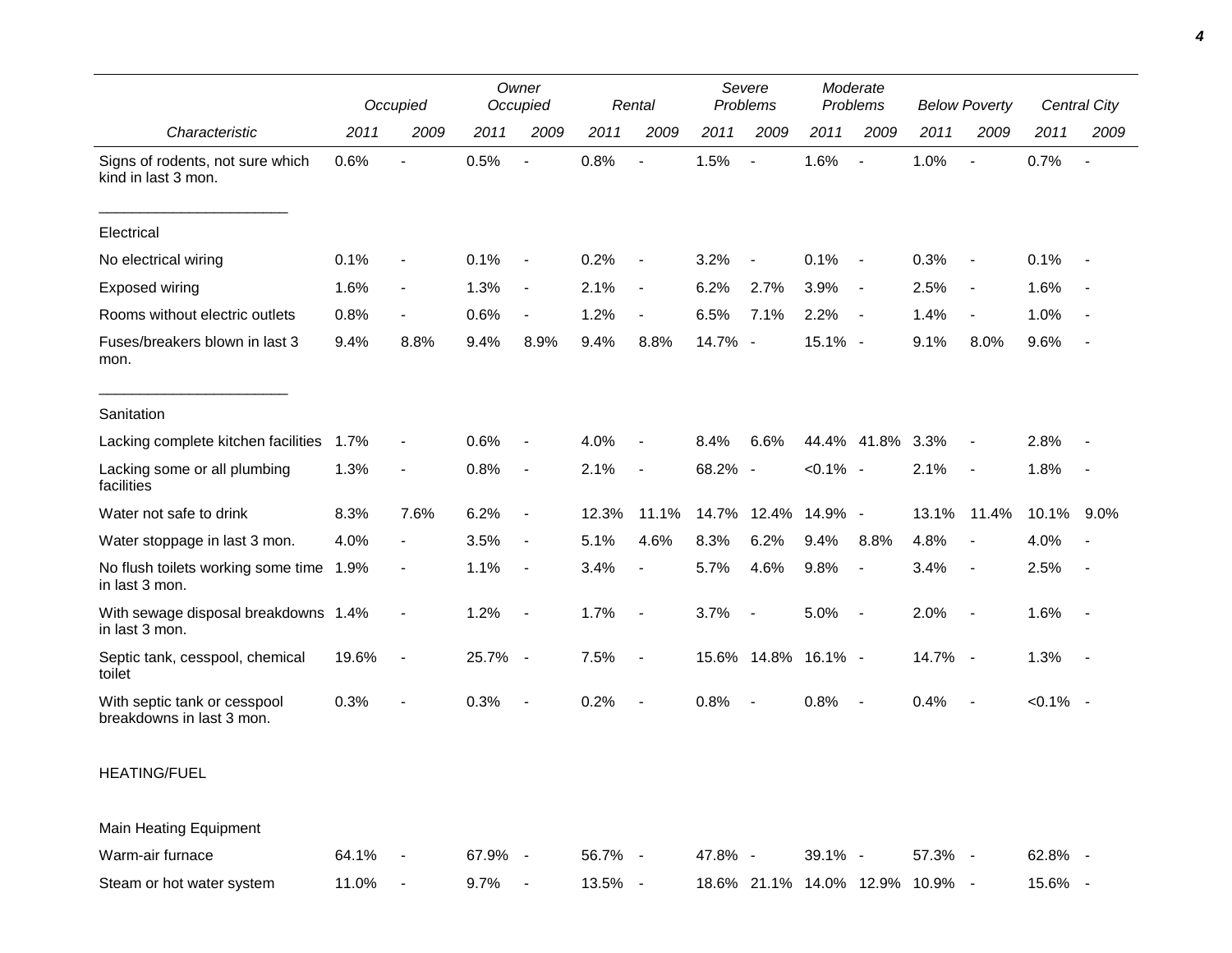|                                                         | Occupied  |                              |             | Owner<br>Occupied        |           | Rental                   |             | Severe<br>Problems       |                     | Moderate<br>Problems     |             | <b>Below Poverty</b>     |             | Central City             |
|---------------------------------------------------------|-----------|------------------------------|-------------|--------------------------|-----------|--------------------------|-------------|--------------------------|---------------------|--------------------------|-------------|--------------------------|-------------|--------------------------|
| Characteristic                                          | 2011      | 2009                         | 2011        | 2009                     | 2011      | 2009                     | 2011        | 2009                     | 2011                | 2009                     | 2011        | 2009                     | 2011        | 2009                     |
| Electric heat pump                                      | 11.8%     | $\blacksquare$               | 12.9%       | $\sim$                   | 9.6%      |                          | 7.1%        | 6.5%                     | 4.8%                | $\blacksquare$           | 9.7%        | $\overline{\phantom{a}}$ | 8.5%        |                          |
| Built-in electric units                                 | 4.2%      | $\blacksquare$               | 2.6%        | $\blacksquare$           | 7.4%      | $\blacksquare$           | 5.2%        | 6.0%                     | 5.6%                | 4.8%                     | 5.9%        | $\blacksquare$           | 3.9%        | $\overline{a}$           |
| Floor, wall, or other built-in hot air<br>without ducts | 3.9%      |                              | 2.4%        | $\overline{\phantom{a}}$ | 6.9%      | 7.8%                     | 7.0%        | 5.5%                     | 5.6%                |                          | 6.7%        | 7.2%                     | 5.2%        | 5.7%                     |
| Room heaters with flue                                  | 0.8%      | $\blacksquare$               | 0.7%        | $\overline{\phantom{a}}$ | 1.0%      | $\blacksquare$           | 1.1%        | $\overline{\phantom{a}}$ | 1.1%                | $\overline{\phantom{a}}$ | 1.4%        | $\blacksquare$           | 0.6%        | $\blacksquare$           |
| Room heaters without flue                               | 1.0%      | $\blacksquare$               | 0.8%        | $\blacksquare$           | 1.2%      | $\blacksquare$           | 2.5%        | $\blacksquare$           |                     | 25.2% 27.5%              | 2.2%        | $\blacksquare$           | 0.7%        |                          |
| Portable electric heaters                               | 1.2%      | $\overline{\phantom{a}}$     | 0.9%        | $\overline{\phantom{a}}$ | 1.8%      | $\overline{\phantom{a}}$ | 3.9%        | $\overline{\phantom{a}}$ | 2.0%                | $\overline{\phantom{a}}$ | 3.0%        | $\overline{\phantom{a}}$ | 1.4%        |                          |
| <b>Stoves</b>                                           | 0.9%      | $\blacksquare$               | 1.2%        | $\overline{\phantom{a}}$ | 0.5%      | $\overline{\phantom{a}}$ | 4.0%        | $\overline{\phantom{a}}$ | 1.0%                | $\sim$                   | 1.2%        | $\overline{\phantom{a}}$ | 0.1%        | $\blacksquare$           |
| Fireplace with inserts                                  | 0.2%      | $\overline{\phantom{a}}$     | 0.2%        | $\overline{\phantom{a}}$ | $< 0.1\%$ | $\sim$                   | 0.1%        | $\blacksquare$           | 0.1%                | $\sim$                   | 0.1%        | $\blacksquare$           | $< 0.1\%$ - |                          |
| Fireplace without inserts                               | 0.1%      | $\overline{\phantom{a}}$     | 0.1%        | $\overline{\phantom{a}}$ | $< 0.1\%$ | $\sim$                   | 0.2%        | $\overline{\phantom{a}}$ | 0.1%                | $\sim$                   | 0.1%        | $\overline{\phantom{a}}$ | $< 0.1\%$ - |                          |
| Other                                                   | 0.3%      | $\blacksquare$               | 0.3%        | $\blacksquare$           | 0.4%      | $\overline{\phantom{a}}$ | 1.1%        | $\overline{\phantom{a}}$ | 0.3%                | $\overline{\phantom{a}}$ | 0.7%        | $\overline{\phantom{a}}$ | 0.3%        | $\overline{\phantom{a}}$ |
| No heating equipment                                    | 0.4%      | $\qquad \qquad \blacksquare$ | 0.3%        | $\blacksquare$           | 0.7%      | $\overline{\phantom{a}}$ | 1.1%        | $\blacksquare$           | 0.7%                | $\sim$ $-$               | 0.6%        | $\blacksquare$           | 0.7%        | $\overline{\phantom{a}}$ |
| Cooking stove                                           | 0.1%      |                              | $< 0.1\%$ - |                          | 0.1%      | $\blacksquare$           | 0.2%        | $\overline{\phantom{a}}$ | 0.3%                | $\sim$                   | 0.2%        | $\overline{\phantom{a}}$ | 0.1%        | $\blacksquare$           |
| <b>Water Heating Fuel</b>                               |           |                              |             |                          |           |                          |             |                          |                     |                          |             |                          |             |                          |
| Electricity                                             | 41.3%     | $\frac{1}{2}$                | 39.0% -     |                          | 45.7%     | $\sim$                   |             |                          | 38.7% 31.9% 39.0% - |                          | 46.9% -     |                          | 31.9%       | $\sim$                   |
| Gas, LP/bottled gas                                     | 54.3%     | $\blacksquare$               | 56.6% -     |                          | 49.7%     | $\overline{\phantom{a}}$ | 53.8%       | 57.5%                    | 55.2% -             |                          | 49.2%       | $\sim$                   | 62.8%       | $\sim$                   |
| Fuel oil                                                | 4.1%      | $\frac{1}{2}$                | 4.0%        | $\overline{\phantom{a}}$ | 4.3%      | $\blacksquare$           | 6.5%        | 9.9%                     | 5.1%                | 4.8%                     | 3.6%        | $\overline{\phantom{a}}$ | 5.0%        | $\overline{\phantom{a}}$ |
| Kerosene or other liquid fuel                           | $< 0.1\%$ | $\blacksquare$               | $< 0.1\%$ - |                          | $< 0.1\%$ | $\overline{\phantom{a}}$ | $< 0.1\%$ - |                          | 0.1%                | $\overline{\phantom{a}}$ | $< 0.1\%$ - |                          | $< 0.1\%$ - |                          |
| Other                                                   | 0.4%      |                              | 0.4%        | $\blacksquare$           | 0.2%      |                          | 1.0%        | $\blacksquare$           | 0.5%                | $\overline{\phantom{a}}$ | 0.3%        | $\overline{\phantom{a}}$ | 0.2%        | $\overline{\phantom{a}}$ |
| Clothes Dryer(,000)                                     | 93,052    | 90,905                       |             | 72,397 72,562 20,655     |           | 18,343 1,139             |             | 1,048                    | 2,344               | 2,245                    | 9,825       | 9,428                    |             | 21,908 21,757            |
| Have Clothes Dryer                                      | 81.0%     |                              | 95.1% -     |                          | 53.2%     | $\overline{\phantom{a}}$ | 54.2% -     |                          | 56.8% -             |                          | 61.2%       | $\sim$ $-$               | 66.1% -     |                          |
| Electricity                                             | 78.1%     | $\blacksquare$               | 76.4% -     |                          | 84.0%     | $\overline{\phantom{a}}$ | 78.9% -     |                          | 82.5% -             |                          | 82.1% -     |                          | 74.3%       | $\sim$                   |
| Gas, LP gas (liquid propane)                            | 21.8%     | $\overline{\phantom{a}}$     | 23.5% -     |                          | 15.8%     | $\overline{\phantom{a}}$ | 21.0%       | 23.5%                    | 17.5% -             |                          | 17.8%       | $\sim$                   | 25.6%       | $\sim$                   |
| Other                                                   | 0.1%      | $\frac{1}{2}$                | $< 0.1\%$ - |                          | 0.1%      | $\overline{\phantom{a}}$ | 0.1%        | $\blacksquare$           | $< 0.1\%$ -         |                          | 0.1%        | $\blacksquare$           | 0.1%        | $\overline{\phantom{a}}$ |

Heating Problems

\_\_\_\_\_\_\_\_\_\_\_\_\_\_\_\_\_\_\_\_\_\_\_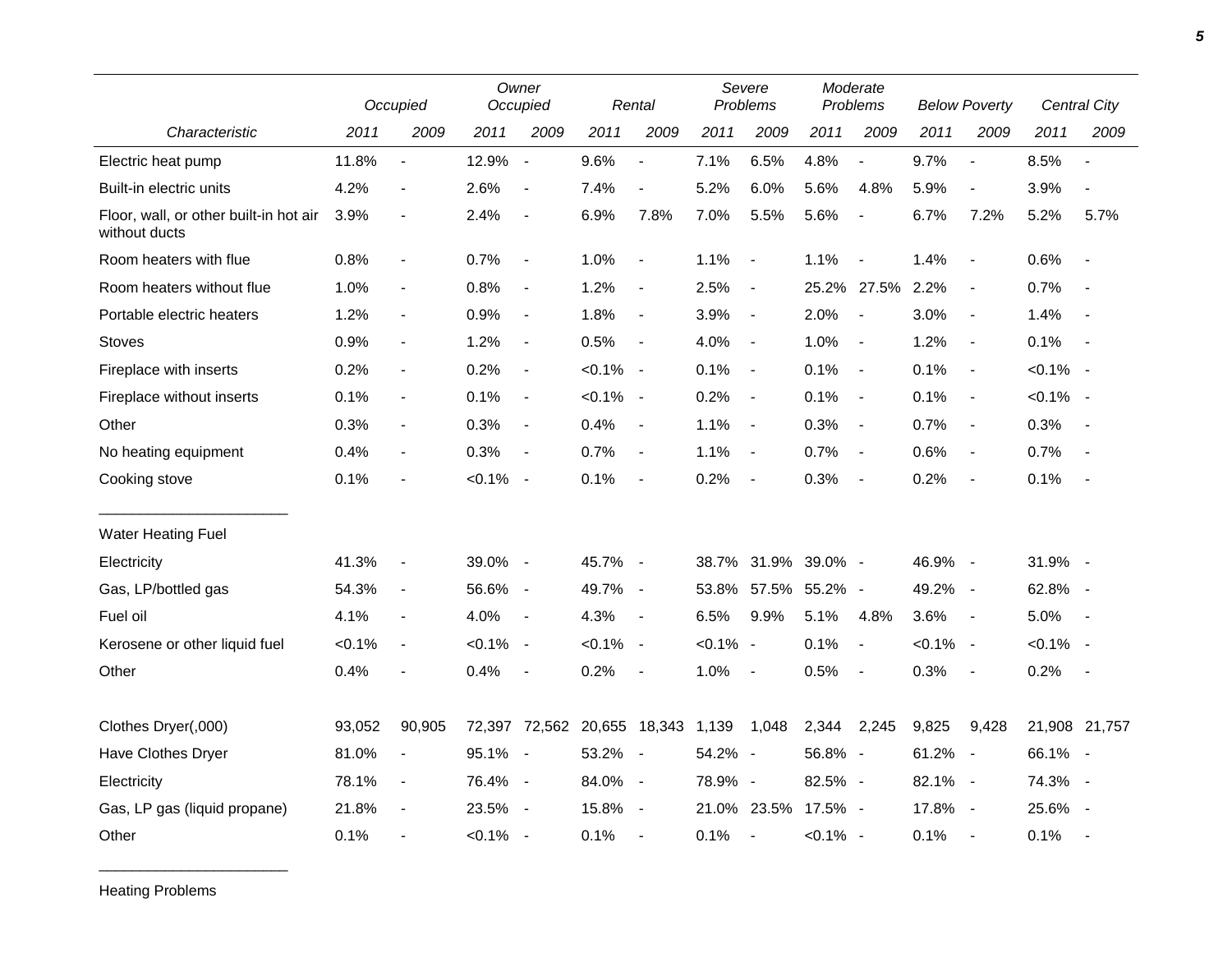|                                                             |           | Occupied                 |           | Owner<br>Occupied        |           | Rental                   |             | Severe<br>Problems       |             | Moderate<br>Problems     |             | <b>Below Poverty</b>     |             | <b>Central City</b>      |  |
|-------------------------------------------------------------|-----------|--------------------------|-----------|--------------------------|-----------|--------------------------|-------------|--------------------------|-------------|--------------------------|-------------|--------------------------|-------------|--------------------------|--|
| Characteristic                                              | 2011      | 2009                     | 2011      | 2009                     | 2011      | 2009                     | 2011        | 2009                     | 2011        | 2009                     | 2011        | 2009                     | 2011        | 2009                     |  |
| Uncomfortably cold for 24 hours or 9.1%<br>more last winter |           |                          | 7.7%      | 8.2%                     | 12.5%     | 11.8%                    | 43.7%       | 40.2%                    | 22.2%       | 20.7%                    | 13.7%       | $\sim$                   | 10.1%       | $\sim$                   |  |
| Heating equipment breakdowns                                | 2.3%      | $\overline{\phantom{a}}$ | 1.9%      | $\frac{1}{2}$            | 3.2%      | $\overline{\phantom{a}}$ | $31.2\%$ -  |                          | 4.1%        | $\overline{\phantom{a}}$ | 3.8%        | $\overline{\phantom{a}}$ | 3.0%        |                          |  |
| Other causes                                                | 5.9%      | 6.4%                     | 5.5%      | 6.0%                     | 6.7%      | 7.3%                     | 11.0% -     |                          | 15.4%       | 14.5%                    | 8.0%        | 8.5%                     | 6.0%        | 6.3%                     |  |
| Utility interruption                                        | 1.9%      | $\blacksquare$           | 2.3%      | $\overline{\phantom{a}}$ | 1.1%      | $\overline{\phantom{a}}$ | 1.5%        | $\sim$                   | 1.9%        | $\overline{\phantom{a}}$ | 1.6%        | $\overline{\phantom{a}}$ | 1.1%        |                          |  |
| Inadequate heating capacity                                 | 1.1%      | $\blacksquare$           | 0.7%      | $\blacksquare$           | 2.0%      | $\blacksquare$           | 3.9%        | $\sim$                   | 5.4%        | 4.1%                     | 2.2%        | $\blacksquare$           | 1.7%        | $\overline{\phantom{a}}$ |  |
| Inadequate insulation                                       | 1.1%      | $\overline{\phantom{a}}$ | 0.7%      | $\blacksquare$           | 1.8%      | $\blacksquare$           | 3.1%        | $\sim$                   | 5.0%        | 4.6%                     | 2.0%        | $\blacksquare$           | 1.4%        | $\blacksquare$           |  |
| Cost of heating                                             | 1.0%      | $\overline{\phantom{a}}$ | 1.0%      | $\frac{1}{2}$            | 1.1%      | $\overline{\phantom{a}}$ | 1.7%        | $\sim$                   | 2.8%        | $\overline{\phantom{a}}$ | 1.3%        | $\blacksquare$           | 0.8%        | $\overline{\phantom{a}}$ |  |
| Other                                                       | 1.3%      | $\overline{a}$           | 1.2%      |                          | 1.6%      | $\blacksquare$           | 3.5%        | $\overline{\phantom{a}}$ | 3.2%        | $\blacksquare$           | 1.8%        | $\blacksquare$           | 1.6%        |                          |  |
| SELECTED PHYSICAL<br><b>PROBLEMS</b>                        |           |                          |           |                          |           |                          |             |                          |             |                          |             |                          |             |                          |  |
| Severe Physical Problems(,000)                              | 2,103     | 1,864                    | 907       | 870                      | 1,196     | 994                      | 2,103       | 1,864                    | $\lambda$   |                          | 522         | 490                      | 909         | 825                      |  |
| Severe physical problems                                    | 1.8%      | $\blacksquare$           | 1.2%      | $\blacksquare$           | 3.1%      | $\blacksquare$           | 100%        | $\sim$                   |             |                          | 3.3%        | $\blacksquare$           | 2.7%        | $\overline{\phantom{a}}$ |  |
| Plumbing                                                    | 1.2%      | $\overline{\phantom{a}}$ | 0.8%      | $\frac{1}{2}$            | 2.1%      | $\overline{\phantom{a}}$ | 68.2% -     |                          |             |                          | 2.1%        | $\overline{\phantom{a}}$ | 1.8%        | $\blacksquare$           |  |
| Heating                                                     | 0.5%      | $\overline{\phantom{a}}$ | 0.3%      | $\blacksquare$           | 0.9%      | $\blacksquare$           | 28.6% -     |                          |             |                          | 1.1%        | $\blacksquare$           | 0.8%        | $\blacksquare$           |  |
| Electric                                                    | 0.1%      | $\overline{\phantom{a}}$ | 0.1%      | $\overline{\phantom{a}}$ | $< 0.1\%$ | $\sim$ $-$               | 3.1%        | $\sim$ $-$               |             |                          | 0.1%        | $\overline{\phantom{a}}$ | $< 0.1\%$ - |                          |  |
| Hallways                                                    | $< 0.1\%$ | $\overline{\phantom{a}}$ | $< 0.1\%$ | $\overline{\phantom{a}}$ | $< 0.1\%$ | $\sim$                   | $< 0.1\%$ - |                          |             |                          | $< 0.1\%$   | $\sim$                   | $< 0.1\%$ - |                          |  |
| Upkeep                                                      | $< 0.1\%$ | $\overline{\phantom{a}}$ | $< 0.1\%$ | $\blacksquare$           | 0.1%      | $\blacksquare$           | 2.5%        | $\sim$                   |             |                          | 0.1%        | $\blacksquare$           | 0.1%        |                          |  |
| Moderate Physical Problems(,000)                            | 4,126     | 3,893                    | 1,568     | 1,625                    | 2,558     | 2,269                    |             | $\epsilon$               | 4,126       | 3,893                    | 1,170       | 1,066                    | 1,628       | 1,580                    |  |
| Moderate physical problems                                  | 3.6%      | $\blacksquare$           | 2.1%      | $\blacksquare$           | 6.6%      | $\blacksquare$           |             |                          | 100%        | $\blacksquare$           | 7.3%        | 6.8%                     | 4.9%        |                          |  |
| Plumbing                                                    | 0.2%      | $\overline{\phantom{a}}$ | 0.1%      | $\blacksquare$           | 0.4%      | $\blacksquare$           |             |                          | 5.2%        | 4.2%                     | 0.4%        | $\overline{a}$           | 0.3%        |                          |  |
| Heating                                                     | 0.9%      | $\overline{\phantom{a}}$ | 0.8%      | $\overline{\phantom{a}}$ | 1.1%      | $\overline{\phantom{a}}$ |             |                          | 25.2%       | 27.5%                    | 2.1%        | $\blacksquare$           | 0.7%        | $\blacksquare$           |  |
| Upkeep                                                      | 1.6%      | $\overline{\phantom{a}}$ | 0.5%      | $\overline{\phantom{a}}$ | 3.7%      | $\overline{\phantom{a}}$ |             |                          |             | 44.4% 41.8% 2.9%         |             | $\overline{\phantom{a}}$ | 2.6%        | $\overline{\phantom{a}}$ |  |
| Hallways                                                    | $< 0.1\%$ | $\overline{\phantom{a}}$ | $< 0.1\%$ | $\blacksquare$           | < 0.1%    | $\sim$                   |             |                          | $< 0.1\%$ - |                          | $< 0.1\%$ - |                          | $< 0.1\%$   | $\sim$                   |  |
| Kitchen                                                     | 1.0%      | $\overline{\phantom{a}}$ | 0.7%      |                          | 1.7%      |                          |             |                          |             | 28.2% 30.2% 2.3%         |             | $\overline{\phantom{a}}$ | 1.6%        |                          |  |

\_\_\_\_\_\_\_\_\_\_\_\_\_\_\_\_\_\_\_\_\_\_\_